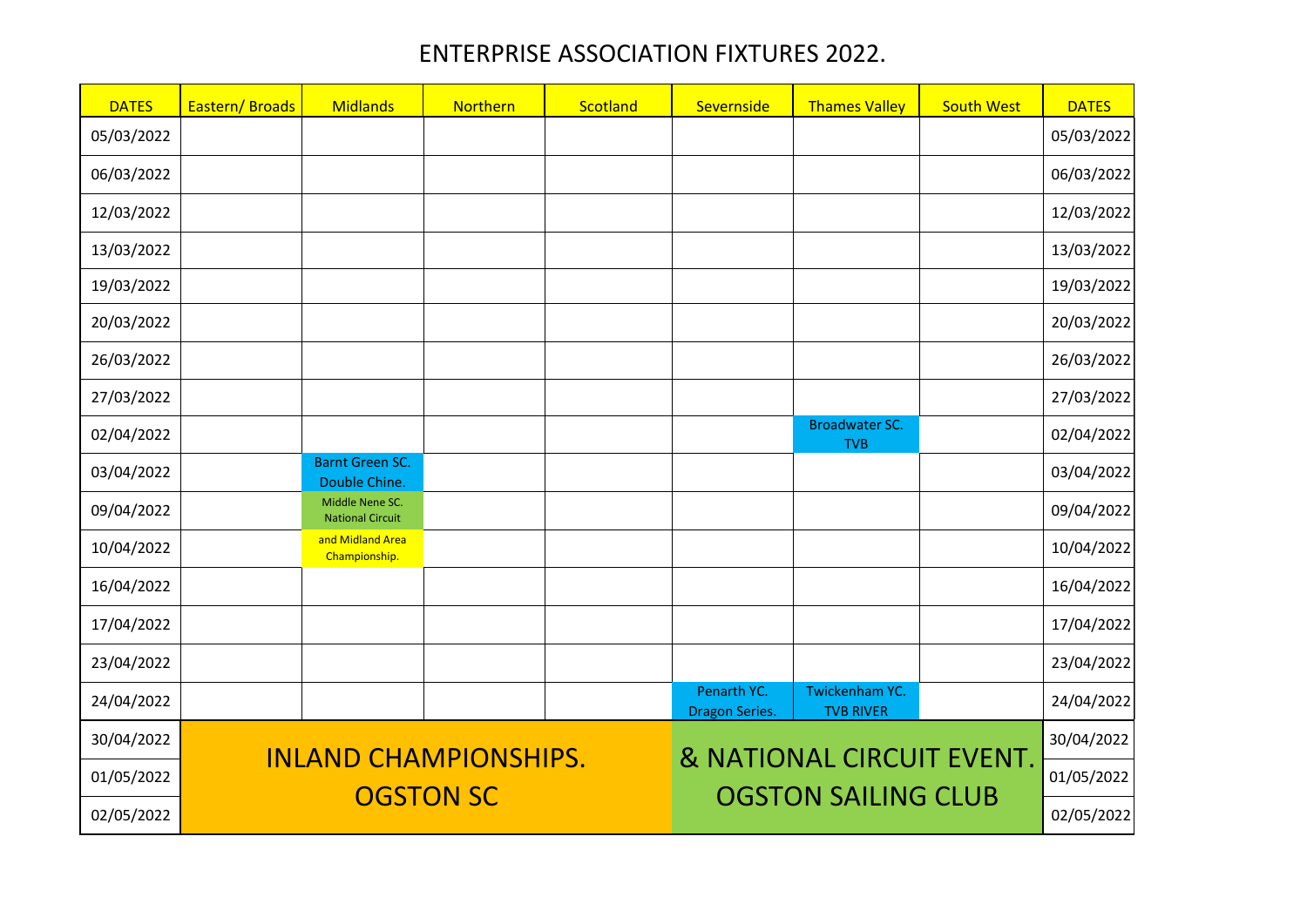| 07/05/2022 |                                                                        |                                    |                                          |                         |                                                       |                                           |  | 07/05/2022 |
|------------|------------------------------------------------------------------------|------------------------------------|------------------------------------------|-------------------------|-------------------------------------------------------|-------------------------------------------|--|------------|
| 08/05/2022 |                                                                        |                                    | Ulley SC. 50th<br>Anniversary.           |                         | Frampton SC.<br><b>Dragon Series.</b>                 | Lensbury SC.<br><b>TVB RIVER.</b>         |  | 08/05/2022 |
| 14/05/2022 |                                                                        |                                    |                                          | Loch Venacher SC.       |                                                       |                                           |  | 14/05/2022 |
| 15/05/2022 |                                                                        |                                    |                                          | <b>Bluebell Series.</b> | <b>Bristol Corinthian YC</b><br><b>Dragon Series.</b> | London Corinthian YC.<br><b>TVB RIVER</b> |  | 15/05/2022 |
| 21/05/2022 |                                                                        | Tamworth SC.<br>Double Chine.      |                                          |                         |                                                       | <b>Silverwing SC</b><br><b>TVB</b>        |  | 21/05/2022 |
| 22/05/2022 |                                                                        |                                    |                                          |                         |                                                       |                                           |  | 22/05/2022 |
| 28/05/2022 |                                                                        |                                    |                                          |                         |                                                       |                                           |  | 28/05/2022 |
| 29/05/2022 |                                                                        |                                    |                                          |                         |                                                       |                                           |  | 29/05/2022 |
| 03/06/2022 |                                                                        |                                    | Leigh and Lowton<br><b>SC Enterprise</b> |                         |                                                       |                                           |  | 03/06/2022 |
| 04/06/2022 |                                                                        |                                    | Sprint<br>Championships,                 |                         |                                                       |                                           |  | 04/06/2022 |
| 05/06/2022 |                                                                        |                                    |                                          |                         |                                                       |                                           |  | 05/06/2022 |
| 11/06/2022 |                                                                        |                                    |                                          | Perth SC. Scottish      |                                                       |                                           |  | 11/06/2022 |
| 12/06/2022 |                                                                        | Midland SC.<br><b>Double Chine</b> |                                          | Masters.                |                                                       |                                           |  | 12/06/2022 |
| 18/06/2022 | 18/06/2022<br><b>MASTERS AND YOUTH CHAMPIONSHIPS.</b>                  |                                    |                                          |                         |                                                       |                                           |  |            |
| 19/06/2022 | Southbank SC.<br><b>BRISTOL CORINTHIAN YC.</b><br><b>TIDEWAY RACE.</b> |                                    |                                          |                         |                                                       |                                           |  | 19/06/2022 |
| 25/06/2022 |                                                                        |                                    |                                          | Largo Bay SC.           |                                                       |                                           |  | 25/06/2022 |
| 26/06/2022 |                                                                        |                                    |                                          | <b>Bluebell Series.</b> |                                                       |                                           |  | 26/06/2022 |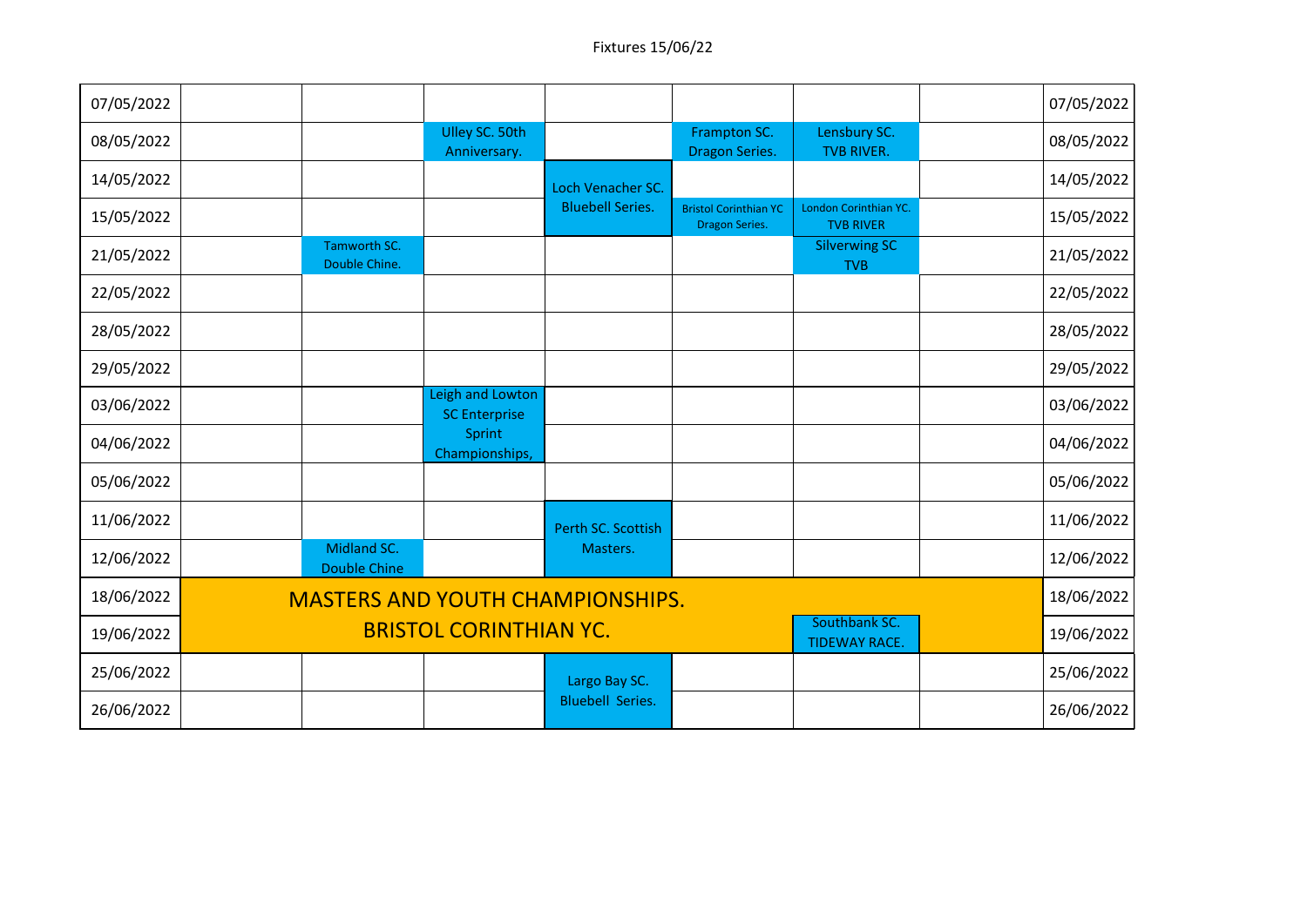| 02/07/2022 |                                                                           |  |                                              |  |                                  |                                       |  | 02/07/2022 |
|------------|---------------------------------------------------------------------------|--|----------------------------------------------|--|----------------------------------|---------------------------------------|--|------------|
| 03/07/2022 |                                                                           |  |                                              |  |                                  | <b>Henley SC. TVB</b><br><b>RIVER</b> |  | 03/07/2022 |
| 09/07/2022 |                                                                           |  | Wigan and St Helens SC<br>. National Circuit |  |                                  |                                       |  | 09/07/2022 |
| 10/07/2022 |                                                                           |  | annd Northern Area<br>Chamoionship.          |  |                                  |                                       |  | 10/07/2022 |
| 16/07/2022 |                                                                           |  |                                              |  |                                  |                                       |  | 16/07/2022 |
| 17/07/2022 |                                                                           |  | Sscammonden<br>Warer SC.                     |  |                                  |                                       |  | 17/07/2022 |
| 23/07/2022 |                                                                           |  |                                              |  |                                  |                                       |  | 23/07/2022 |
| 24/07/2022 |                                                                           |  |                                              |  |                                  |                                       |  | 24/07/2022 |
| 30/07/2022 | <b>SCOTTISH NATIONAL CHAMPIONSHIPS.</b><br><b>NATIONAL CIRCUIT EVENT.</b> |  |                                              |  |                                  |                                       |  | 30/07/2022 |
| 31/07/2022 | <b>ST MARYS LOCH SAILING CLUB.</b>                                        |  |                                              |  | ST MARYS LOCH SAILING CLUB.      |                                       |  | 31/07/2022 |
| 06/08/2022 |                                                                           |  |                                              |  | <b>Penarth YC</b><br>Regatta.    |                                       |  | 06/08/2022 |
| 07/08/2022 |                                                                           |  |                                              |  | Severnside Area<br>championship. |                                       |  | 07/08/2022 |
| 13/08/2022 |                                                                           |  |                                              |  |                                  |                                       |  | 13/08/2022 |
| 14/08/2022 |                                                                           |  |                                              |  |                                  |                                       |  | 14/08/2022 |
| 20/08/2022 |                                                                           |  |                                              |  |                                  |                                       |  | 20/08/2022 |
| 21/08/2022 | NATIONAL CHAMPIONSHIPS. TENBY SAILING CLUB 20TH TO 26TH AUGUST.           |  |                                              |  |                                  |                                       |  | 21/08/2022 |
| 27/08/2022 |                                                                           |  |                                              |  |                                  |                                       |  | 27/08/2022 |
| 28/08/2022 |                                                                           |  |                                              |  |                                  |                                       |  | 28/08/2022 |
| 03/09/2022 |                                                                           |  |                                              |  |                                  |                                       |  | 03/09/2022 |
| 04/09/2022 |                                                                           |  |                                              |  |                                  |                                       |  | 04/09/2022 |